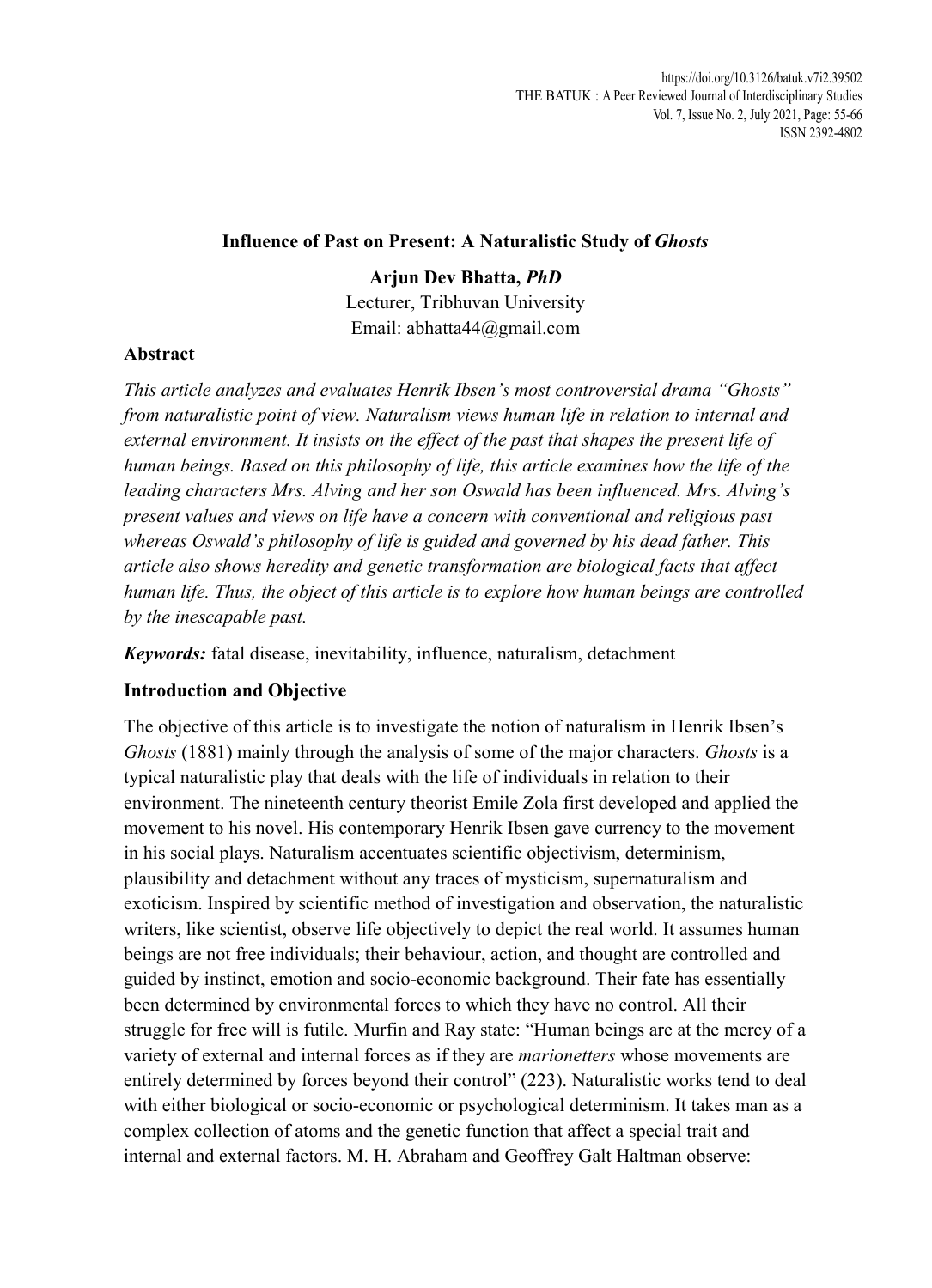"Naturalism as thesis produced by post-Darwinian biology in the nineteenth century, held that a human being exists entirely in the order of nature and does not have a soul nor any mode of participating in religious or spiritual world beyond the natural world (270). It states human beings have no soul, no mind, no self and no choice; our impulse, action and language are determined by heredity, environment and uncontrolled past events. This article aims to analyze how these factors have affected the present life of Mrs. Alving and her son Oswald in Ibsen's play *Ghosts.*

#### **Methodology and Result**

This paper applies literary naturalism as theoretical approach to analyze Ibsen's *Ghosts.*  In so doing, I have analyzed the major factors responsible for influencing the life and character of Mrs. Alving and Oswald on the conceptual framework developed by Emile Zola, Henrik Ibsen, Brian Johnston and Martin Esslin.

Zola stresses on truthfulness, accuracy and observation in his study of human beings. The concept of scientific method of observation and experiment Zola draws from Claude Bernard who stressed the scientific, experimental method that implied a deterministic view of nature. According to Esslin, this "experimentation discloses the chain of cause and effect behind seemingly arbitrary phenomena" (69). For Zola, the novelist, as a doctor, is an observer and experimentalist whose observation should be based on exact representation of nature, listen to nature and write under its direction. In 'The Experimental Novels' he writes:

> In fact, the whole operation consists in taking facts in nature, then studying the mechanism of facts, acting upon them, by the modification of circumstances and surroundings, without deviating from the laws of nature. Finally, you possess knowledge of the man, scientific knowledge of him, in both his individual and social relations. (647)

The naturalistic literature experiments on man and detects the human machinery in their relation to internal and external environment. It sees each individual as entirely submissive to the laws of nature and compel to act accordingly. Zola says:

> The true naturalistic novelists are analyzers of man, in his individual and social relations. They operate on the characters, the passions, on the human and social data, in the same way that the chemist and the physicist operate on inanimate things, as the physiologist operates on living beings. Determinism dominates everything.(648)

In his essay 'Naturalism on the Stage'*,* he further defines novelists as: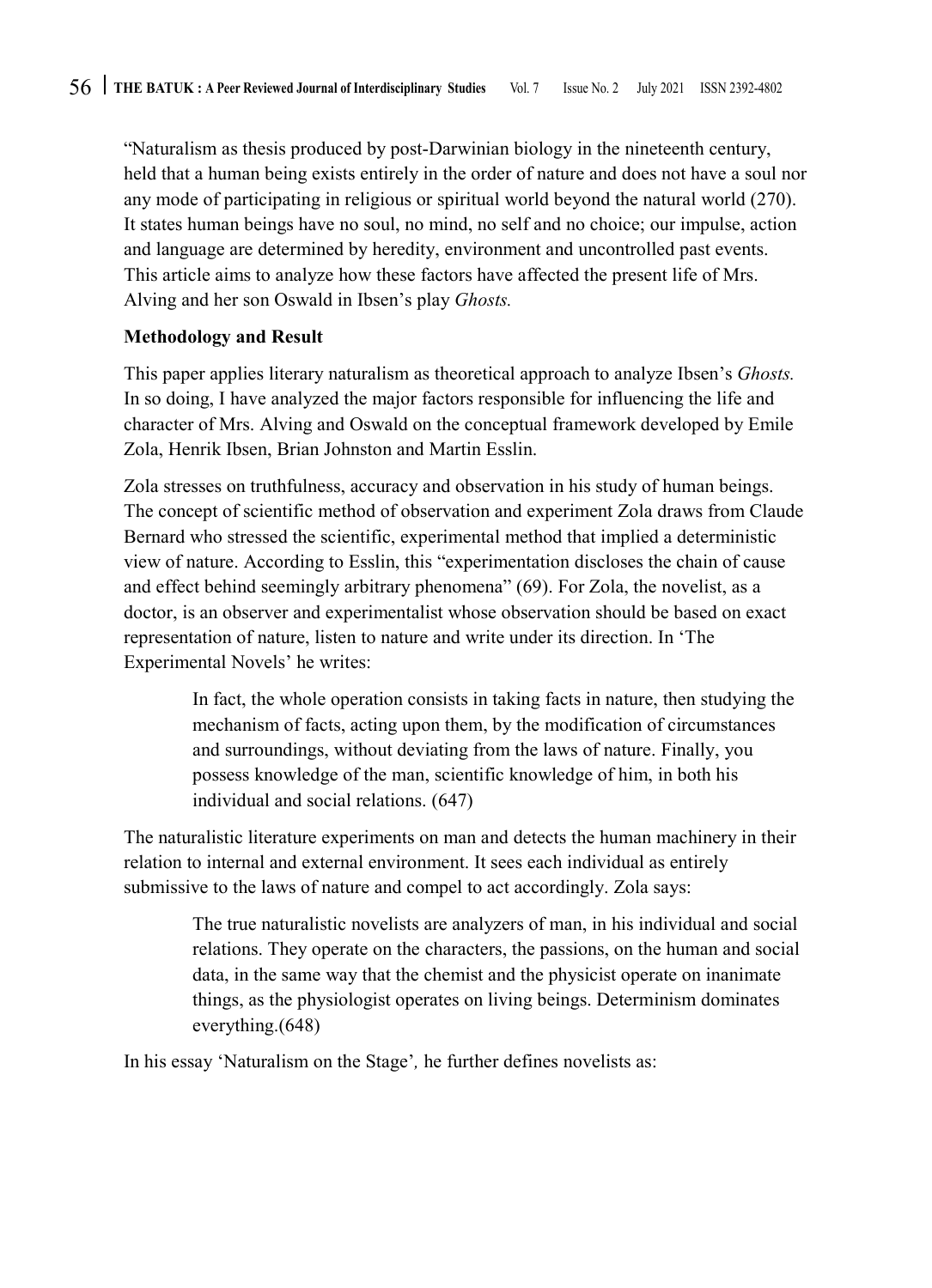Naturalistic novelist no longer looks on man as an intellectual abstraction; he is a thinking animal, who forms part of nature, and who is subject to the multiple influences of the soil in which he grows and where he lives. The novelist no longer separates his character from the air he breathes; he does not describe him because of any rhetorical need, as the didactic poets did. (10-11)

The naturalistic school of philosophy is an aftermath of Charles Darwin's theory of evolution and its corollary "survival for the fittest". His monumental work 'Origin of the Species' and its theory that the various forms of human life evolved from one another by some process of transformation, the struggle for the existence, the expulsion of the unfit can be considered a milestone in the development of naturalism. Thus, the naturalists claim that heredity is one of the underlying factors that determines human actions, behaviour, belief and life. They are much motivated by strong instinctual drives and always in tension caused by the factors beyond their control. In Emile Zola's phrase they are nothing more than 'human beast', who cannot escape compulsive instincts like hunger, greed and sexuality. In this sense, naturalism exposes bestiality of men, not the rational and idealistic behaviour. Moreover, naturalistic works encompass uncouth or sordid subject matter such as sexuality, prostitution, filth, poverty, greed, hunger and incurable disease.

Like novel, theatre should be exact representation of this sort of human life, Zola believes. He writes in 'Naturalism on the Stage' the drama that does not "focus a strictness of form based on scientific nature will become blunted and more and more inferior" (5).He anticipates a naturalistic playwright would put his characters in his proper surroundings, and analyze all the physical and social causes in a scientific manner as does Chemistry in the study of compounds and their properties. For Zola, the theatre was a stage of observation, a study and picture of real life, not a stage of "amusement for the mind and intellectual guessing game" (13). The role of dramatist according to him is to:

…. put a man of flesh and bones on the stage, taken from reality, scientifically analyzed, and described without one lie. . . rid us of fictious characters, of these symbols of virtue and vice which have no worth as human data. . .environment to determine the characters and the characters to act according to the logic of facts combined with logic of their own disposition. . . no one will tell us anymore unbelieving stories, when no one will any longer spoil the effects of true observation by imposing romantic incidents, the result of which destroys even the good parts of a play. . . the playwright returns to the source of science and modern arts, the study of nature, to the anatomy of man, to the painting of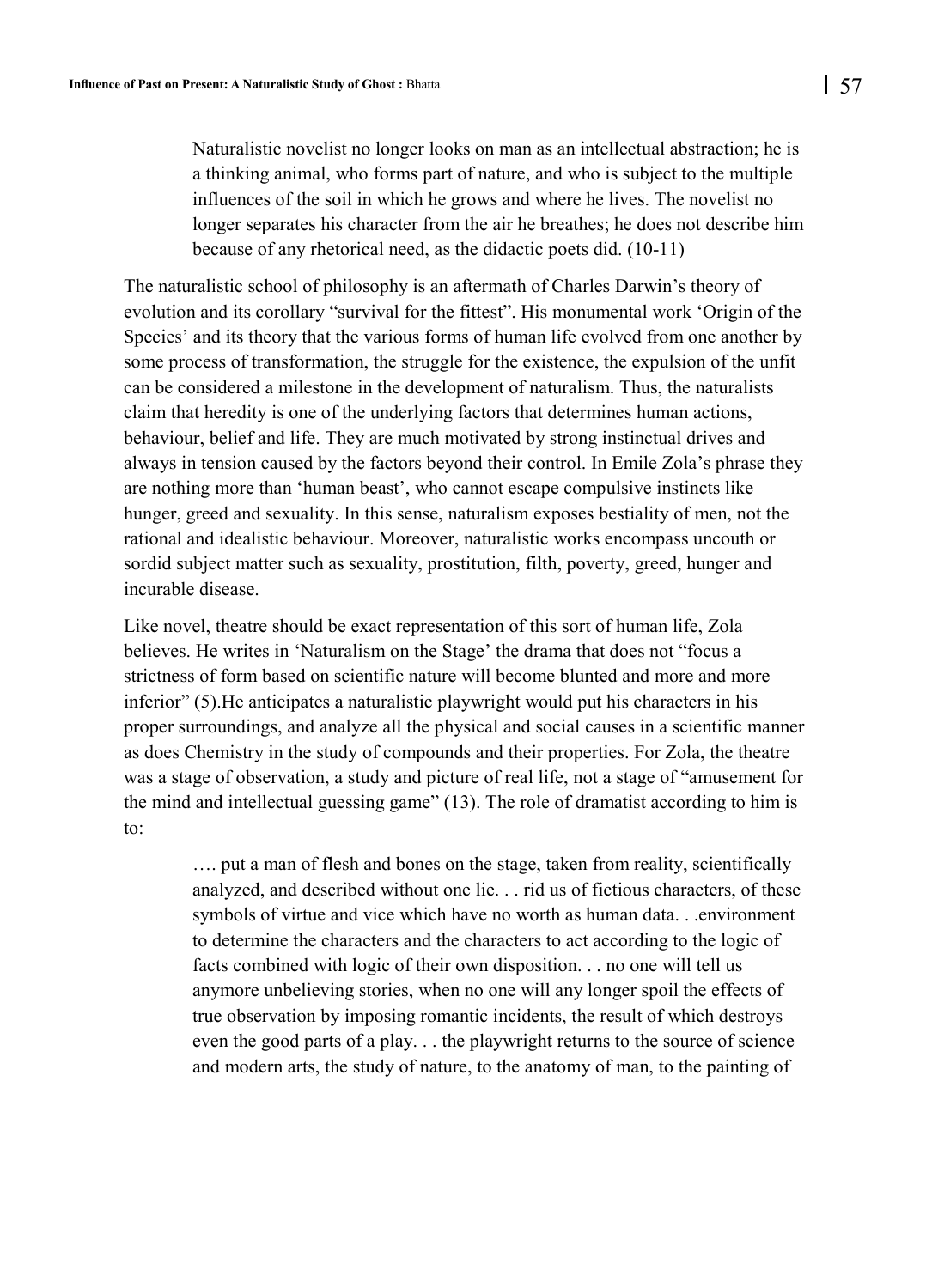life in an exact reproduction more original and powerful than anyone has so far dared to risk on the bards. (6)

Zola insists on perfect exactness on stage to produce inevitability. It creates an illusion of reality through a range of dramatic and theatrical strategies. The language they speak on the stage is more natural, flexible and more sonorous.

Ibsen was highly impressed by the naturalism developed in novel by Emile Zola and French painters of the day. It was right time for him to bring complete changes in conventionality in writing and performing dramas. He initiated revolutionary departure not only in style but also in thematic innovation. His basic method in his prose plays is to present his central characters, male or female, in a situation where their expectations are seriously disappointed, and their imagined world is destroyed, or shown to be beyond their reach. In the realistic manner, he portrays middle-class people whose life is affected by internal and external environment. *Ghosts* is a play that deals with the theme of the effect of past on present, heredity problem and sexuality. Yves Chevrel states:

Ibsen's dramas are tragedies adopted to modern conditions, although mythic ideas of tragic fatality and God's will have been replaced by new myths of the scientific world view. The sense of tragic fatality and God's will is fueled by the inevitable determination of milieu and heredity (qtd. in Rossi).

Ibsen abandoned verse for prose to expose human reality in scientific manner. Issues like heredity, alcoholism, incest, venereal disease, frustration, unhappy social relationship, and marital problems are his exclusive subjects to be presented on the theatre. Thus, his characters represent the real situation people face in the society as its real members. He writes:

> The illusion I wished to produce was that of reality. I wished to leave of the reader's mind the impression that what he had read had actually happened . . . The many everyday insignificant characters, whom I have intentionally introduced, would have become indistinct and mixed up with each other had I made them all speak in rhythmic measure. We do no longer live in the days of Shakespeare. . . My play is no tragedy in the ancient acceptation. My desire was to depict human beings and therefore I would not make themselves speak the language of the gods. (qtd. in Raymond 40)

*Ghosts* is a drama that brought the biggest stir in Europe. The play attacked the values of the middle-class particularly the institution of marriage, law and order and both filial and societal duty. Society for Ibsen has hypocrisies and obscure diseases. He claims communities, church, and even family are the enemies of human freedom. This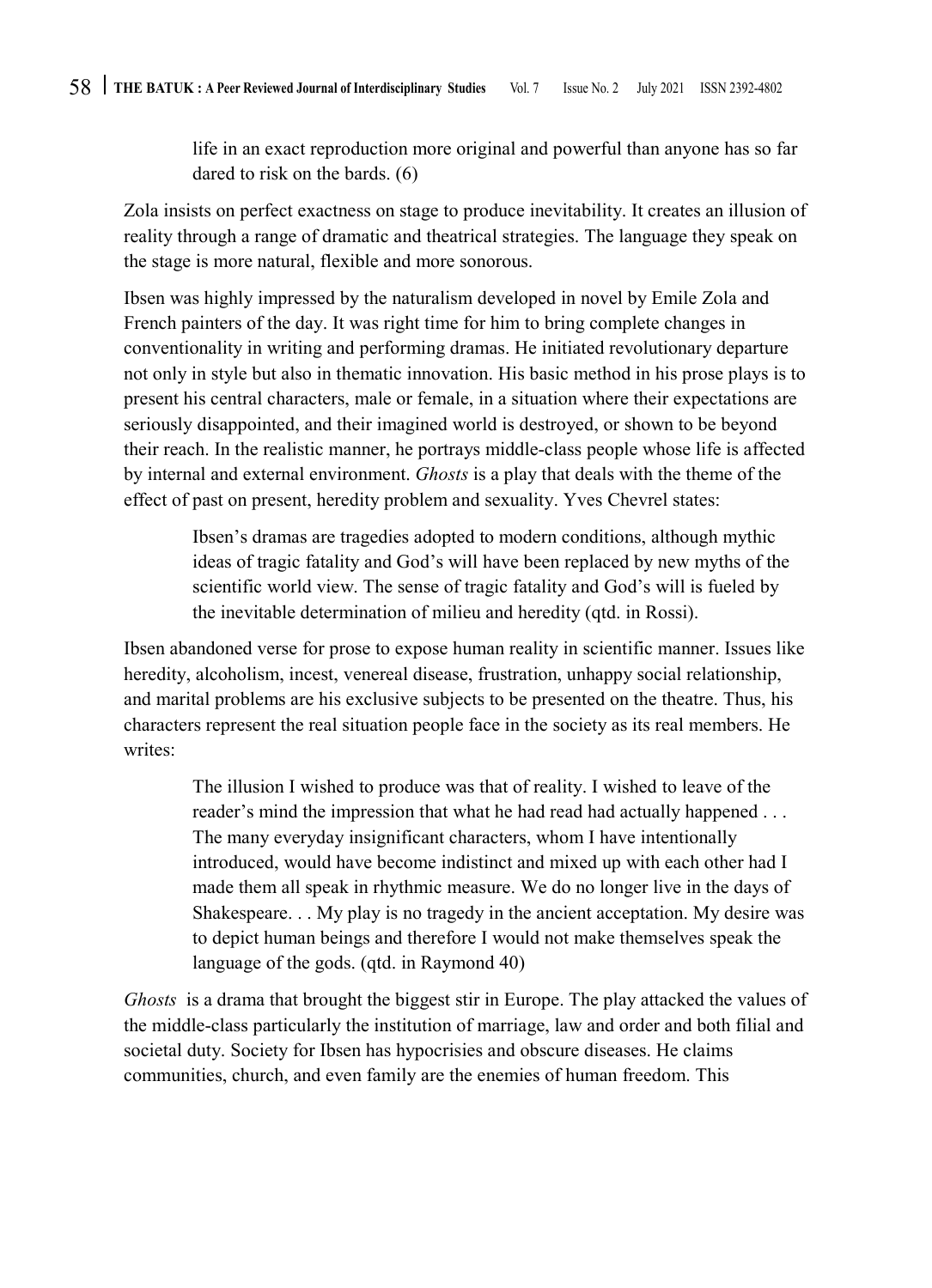philosophy of life postulated by Ibsen through his realistic plays that shocked the respectable middle-class audiences everywhere. This is the reason the play become so insipid to the general public. The voice of the critics against the play in Norway was so great that people afraid to buy the play. It was condemned and banned. Ludwig Joseph says, "The play is one of the filthiest things ever written in Scandinavia" (qtd. in Mayer 12). The play exposed ugly truth and taboo subjects such as sex, incest and venereal disease. It also sets a large question mark against morality based on duty, against marriage and Christianity, and the whole of existing society. The king Oscar II at a dinner organized in Ibsen's honour at the Royal palace expressed that *Ghosts* was not a good play and that Ibsen shouldn't have written it. After a moment's silence the playwright replied, "Your majesty I had to write *Ghost"* (qtd. in McFarlane 52). He wrote *Ghosts* as a response to the objections raised by Nora's flight from her husband and children in *A Doll's House.* He said, "I had to write *Ghosts;* I could not stop at *A Doll's House;* after Nora I had to create Mrs. Alving (qtd. in May 60).

Ibsen's *Ghosts* as a purely naturalistic play exposes human beings as product of spiritual and biological past. "*Ghosts* sets out an exploration of unresolved past conflicts which gives rise to a new crisis in the present" (Rossi). The role Mrs. Alving performs throughout the play is governed by spiritual and social forces whereas her son, Oswald's life is dominated by biological determinism. The power of past in the play is so dominant that it has altered entire life of both mother and son.

Mrs. Alving has inherited much of the characteristics of her parents. They were religious and conventionally minded people who raised her in accordance with their social norms and values. Although she was emotionally attached to Pastor Manders, her parents prompted her in a respectable marriage with Captain Alving. She performed wifely duty to her husband as society expects from a woman. But, within the first years of marriage, she felt herself miserable because her husband turned debauchery. He loved hedonistic life and found much pleasure in drinking, smoking and whoring. She felt hard to spend life with her debauched husband so she sought Pastor Manders' refuse. But Pastor Manders was himself much more conventional than Mrs. Alving that is whyhe promptly sent her to the path of duty and obedience. In the years that follow she begins to understand that it is the wrong of church and society that compel a woman to live with a man whose life is morally dead, and also destroying the life of her child. With this question, she begins to abandon the prejudiced old ideas and takes firm action.

Mrs. Alving initiates to improve the worse situation of Alving family and preserve the reputation with intelligence. She takes control over her husband clinging with him, listening to his ribald talks and even drinking with him. Mrs. Alving has decided to stay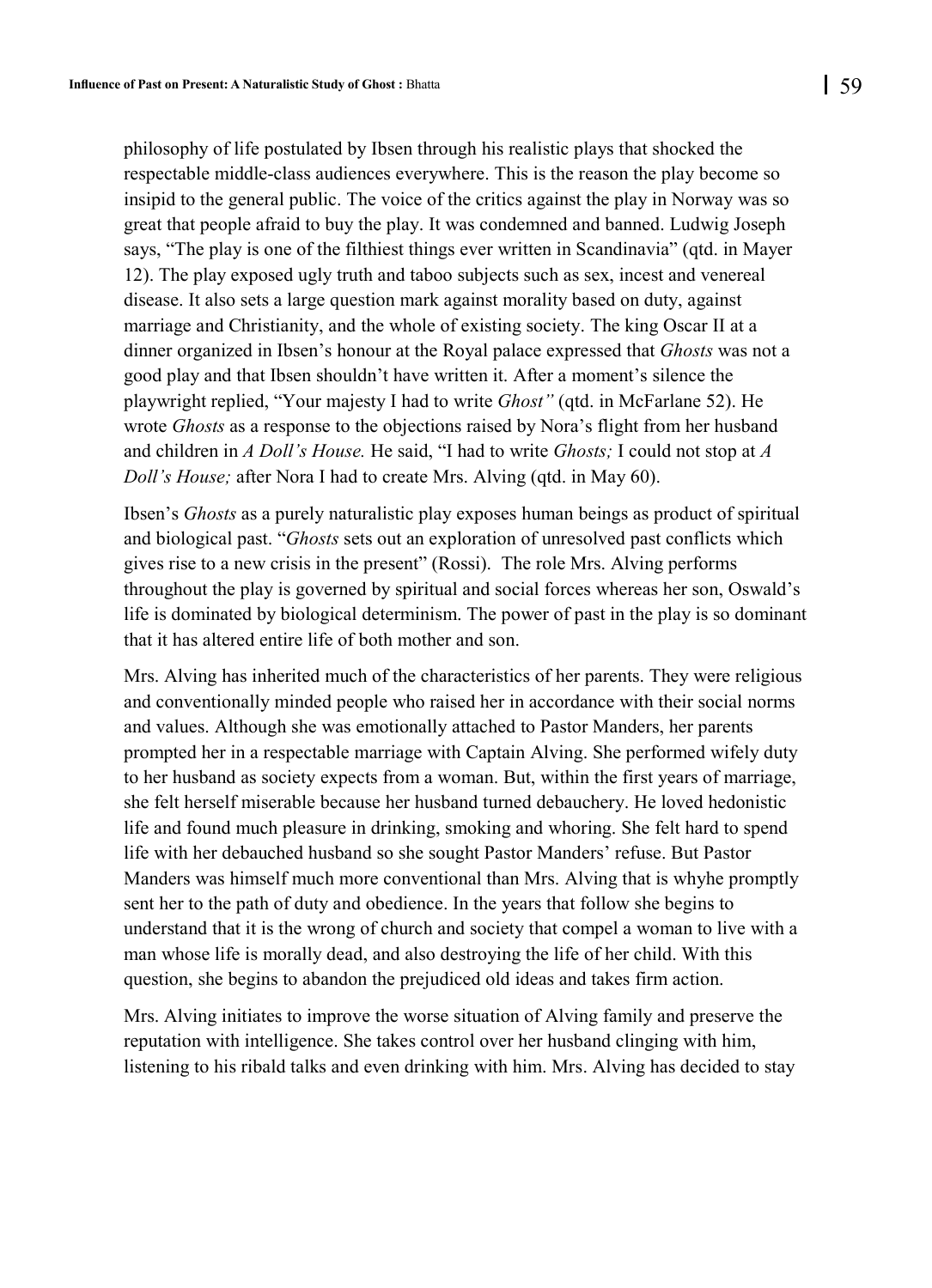with her husband and "to cover up the "corpse" of her married life with respectable trappings" (Lavrin 81). She manages her housemaid, Johnna with whom Captain Alving had an affair, and takes complete responsibility of Regina, Captain Alving's illegitimate daughter. Similarly, she sends Oswald to Paris to save him from his father's contaminated and immoral life. Depriving herself of her son's presence is her great sacrifice because Oswald is only one who can give life meaning to her. Now Mrs. Alving is not giving much importance to her religious feelings. She tries to rid social conventions, beliefs and traditions that hindered the free development of her individual life.

Mrs. Alving decides to build Captain Alving's Memorials to preserve his social respectability and honor and "to refute all the rumours and dispel any doubt" (1. 52). She investigates all the money into that Memorial so that Oswald will not inherit anything from his father. She says, "That was my purchase price. I don't want that money to go to Oswald. Whatever my son inherits shall come from me and no one else" (1.53). She feels relieved because the burden and fear of her husband is no more there. The son has returned home after many years. She assumes Oswald will be the free soul, uncontaminated by the past, unhaunted by the ghosts. Her years' sacrifice has been compensated by her son's presence in the house, and her lonely years are to be redeemed by the presence of her son. She rejects the past, and through her son she will initiate her new life. She says to Pastor Mander, ". . . this long hideous farce will be over. From tomorrow onwards, I shall feel as if my late husband had never lived in this house; there will be no one here but my son and his mother" (1.54). She realizes in order to live a happy life one has to release the past.

In the first act of the play, we see Oswald's interest in sex and liquor. In the kitchen he flirts with his house-maid, Regina. She screams: "Stop it, Oswald! Don't be silly! Let me go! (1.54). The sounds of furtive sex-play from the kitchen make Mrs. Alving recall of her past maid when Captain Alving flirted with her. Mrs. Alving's aspiration for a new life with her son is shattered forthwith. She is badly shocked not because Regina is Oswald's half-sister but because the ghost of the past revisited the house which she had already removed from her mind. Now she realizes it is quite hard for her to release the past. She further notices some of the characteristics of his father gliding on him. Like his father, Oswald feels boredom, he is only lying on the bed, smoking, drinking and flirting. She realizes Oswald is product of biological past of his father. And the ghost of her husband has still strong grip in the house. Even Pastor Manders sees the appearance of ghost in Oswald, for Oswald is smoking his father's pipe, and for a moment, the Pastor sees the father returned. Oswald's philosophy of life is also similar to his father, not of her own. Oswald does not see the life the way Mrs. Alving observes. Mrs. Alving sees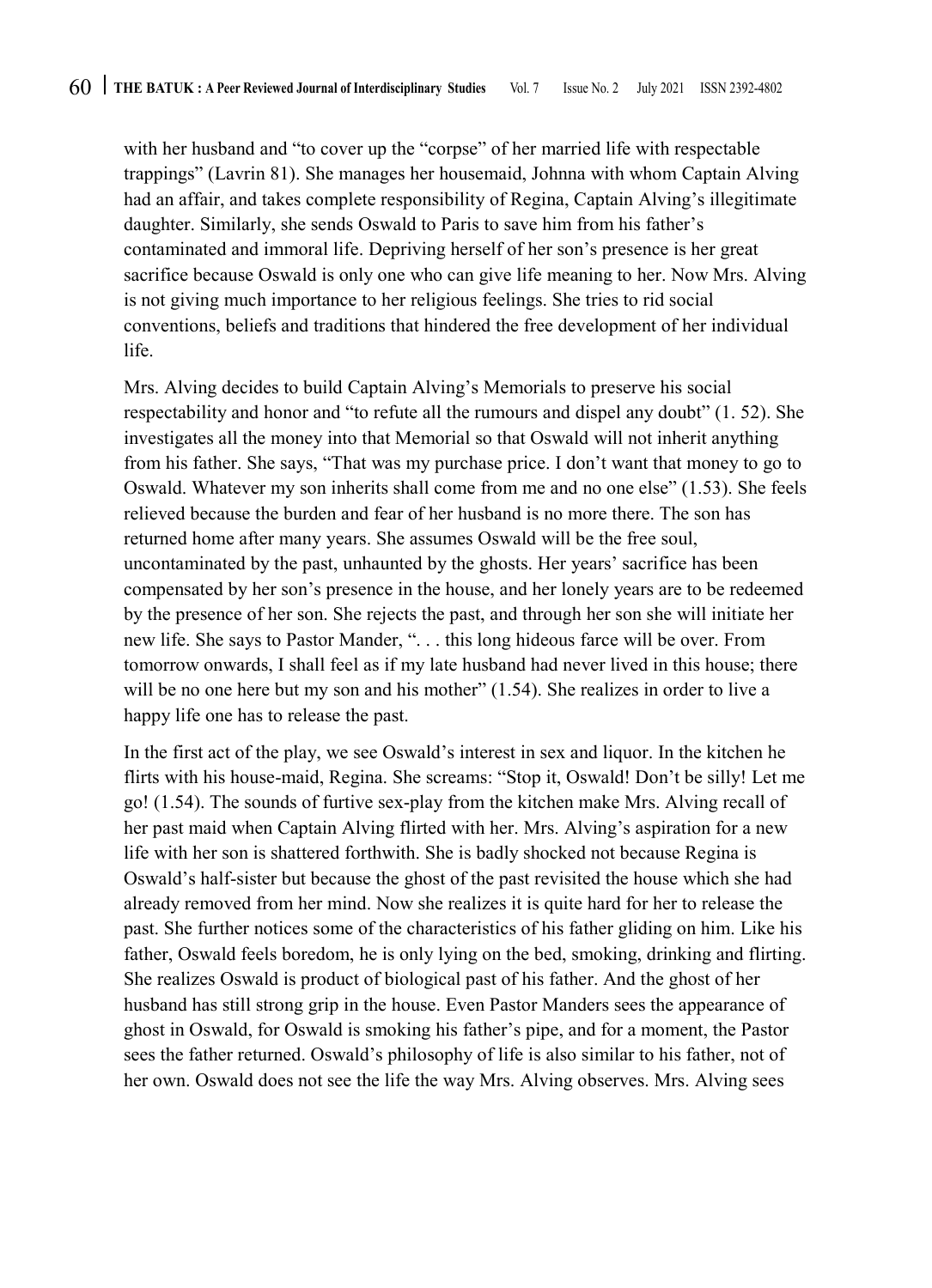life with a spiritual view point. For her, spiritual happiness comes from devoting oneself to sacrifice and calling. But Oswald's philosophy of life is based on physical ones. He believes in the pleasure of the day, and insists on sensual pleasure that comes from joyful work. This is the reason he finds no happiness in his house and detests the life in Norway. For him the Norwegian life is vale of tears in which duty, not happiness is the first consideration. The life is meaningful only if there is joy, complete physical joy. Mrs. Alving is startled and says, "The joy of living. . .? Can there be any salvation in that? (2.80). She observes Oswald's hedonism is the product of his father, not hers.

For Ibsen, heredity disease is the symbol of deterministic force that destroy humanity.The present life of an individual concerns with his/her parents and the place he/she was born into. What happened to the individual in life was to a large extent determined by what happened to him/her in the early years. Ibsen applies this deterministic view of life in this play. Like conventional influences, ancestral influences play dominant role in shaping the present life of human beings. Johannsen says, "The ancestral influences are the "ghosts" in genetics, but generally the belief in ghosts is still powerful" (138). He takes an ancestor influence in heredity the 'transmission conception'. In this sense, conventional disease transmitted to Mrs. Alving and biological disease transmitted to Oswald can be seen as ghosts. Sprinchorn observes: "To represent the ineluctable forces of the past, to give them a specificity, Ibsen chose a disease – syphilis – that, like old ideas that had wormed their way into the souls of the living, could be transmitted from parent to child" (114). The fetal disease syphilis as a metaphor is central in *Ghosts.*

The disease remains dormant in Oswald's body for many years. He first experienced its struck in Paris. He consulted a specialist who told him that it was inherited. He supposed the doctor was wrong because at that moment he had not been told the truth about his father. Oswald says to his mother, "If it had been something I'd inherited – something I wasn't to blame for" (2.75). This remark of Oswald would deny the deterministic philosophy of the play. He believes it is the result of his free choice in abroad, a choice to lead a bohemian life. His happy existence in Paris is the source of his illness. He tells his mother that he did not lead a dissolute life there in Paris. Now, the unidentified bacteria 'spirochetes' has gradually been working in his body. He is feeling physical and mental debility. He has lost his talent in artistic creation, and realizes his health, happiness and future irreparably ruined. Oswald does not feel 'joy of living' in the house; everything has turned into something ugly in that house. In this condition, he cannot bear the torture of remorse, great deadly fear. He says he does not know anything about his father, but only one thing that he knows is the pursuit of joy, of sensual pleasure of his father destroyed his whole life.Reinert observes: "Oswald's paying for his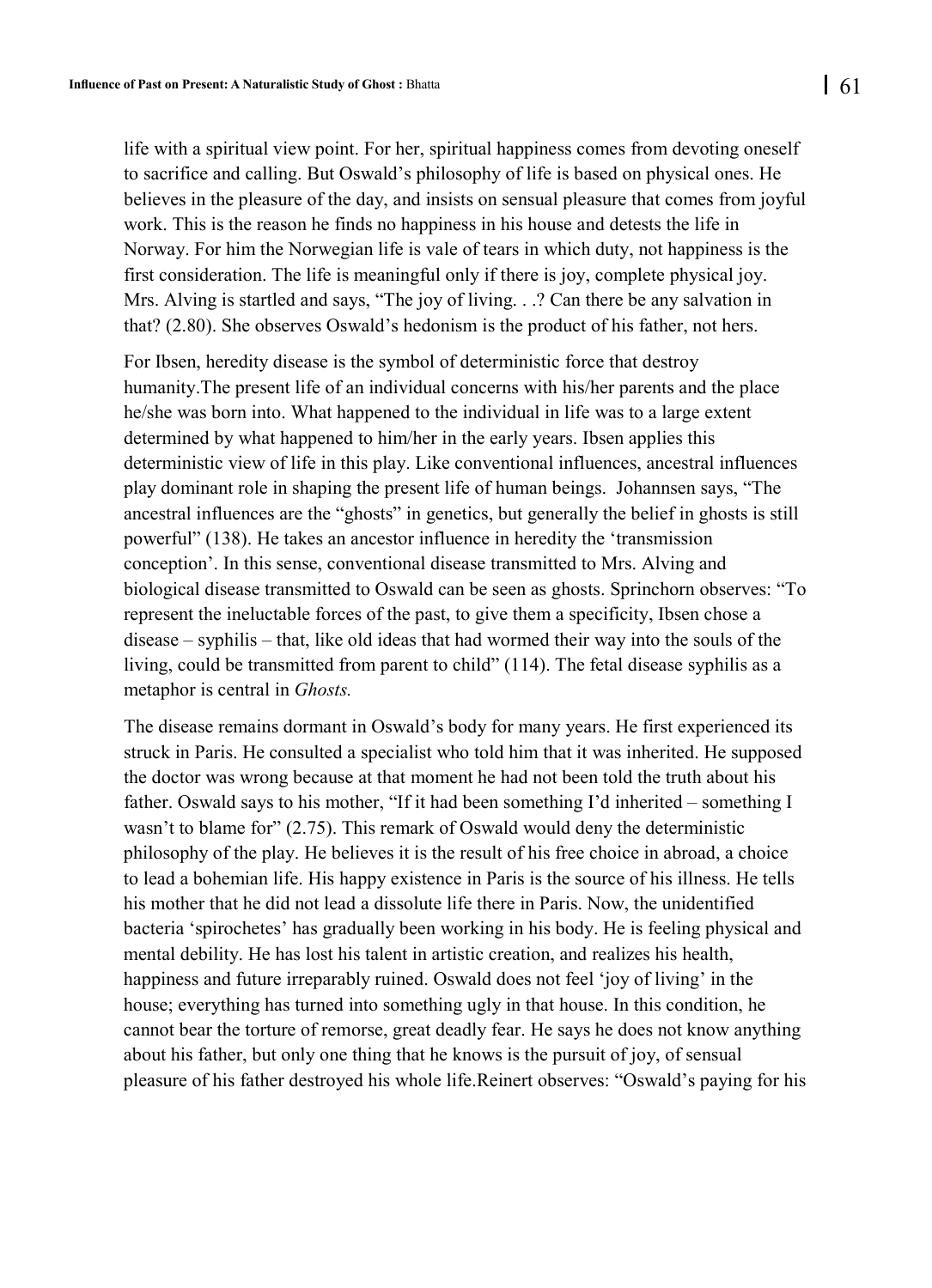father's sexual promiscuity with paralysis and dementia had power to shake complacency into pained – and therefore angry – awareness  $(216)$ . His free will is crippled by the ghost of his father. He does not find light and sunshine in the house that is why he is going to leave the house. In his desperate condition his only hope is Regina, his salvation and 'joy of life'. He cannot go on enduring the agony of mind alone. The microscopic organisms transmitted from his father have destroyed Oswald completely.

At the climactic moment of the play, a fire breaks out in the orphanage. The orphanage she had built was not her love and reverence to her husband. It was to hide her husband's ugly secret and generate in public the feeling that they were model spouses. Now, she believes one part of past is complete. But within the moment of satisfaction, she falls in great anxiety learning that Oswald is also burning. The juxtaposition of the fire in the orphanage and the fire in Oswald's body caused by disease is explicit. There is also direct association of fire with the disease in the first act of the play. When Oswald first appears, we see him smoking his father's pipe. He reveals a humorous event that one evening, in his good mood, his father kept him in his knee and let him smoke his pipe. He smoked as hard as he could, which made him sick. In the third act, Oswald reveals that his brain is on fire. He says, "Everything'll burn, till there is nothing left to remind people of my father. Here am I burning up, too" (3.90). The pursuit of joy, of sensual pleasure which destroyed Captain Alving is the principal cause of Oswald's mental collapse.

Oswald's inheritance of syphilis from his father is open to Mrs. Alving. Her awareness of Oswald's disease signals the beginning of her education. When she discovers the inevitability of the past, she begins to calculate great errors she made in the past. Her heroism, freedom and enthusiasms turn into pessimism. At the turning point of the play, she suddenly realizes her efforts to preserve her husband's social reputation, the concealment of Captain Alving's debauchery, her inability to tell Regina the straight truth about her birth, the illusive letters to Oswald are great error of her life. In this regard Corrigan says, "Every significant choice that Mrs. Alving has ever made and the resultant action of such a decision is determined by these ghosts of the past rather than by intellectual deliberation" (175). She alwayslooked on Oswald as an extension of herself, but now learns that Oswald is himself a ghost, an extension of his dead father carrying his father's traits in his diseased vein. When she knows Oswald's importance to physical pleasure 'the joy of life', she realizes it as powerful truth. She atones for the errors she committed in the past. She realizes that she saw her husband not a human being but only a disgusting animal. She admits that she was herself responsible for not giving her husband sexual pleasure that forced him turn to taverns and brothels. At this critical juncture, she is obliged to reveal the truth she had concealed for twenty-eight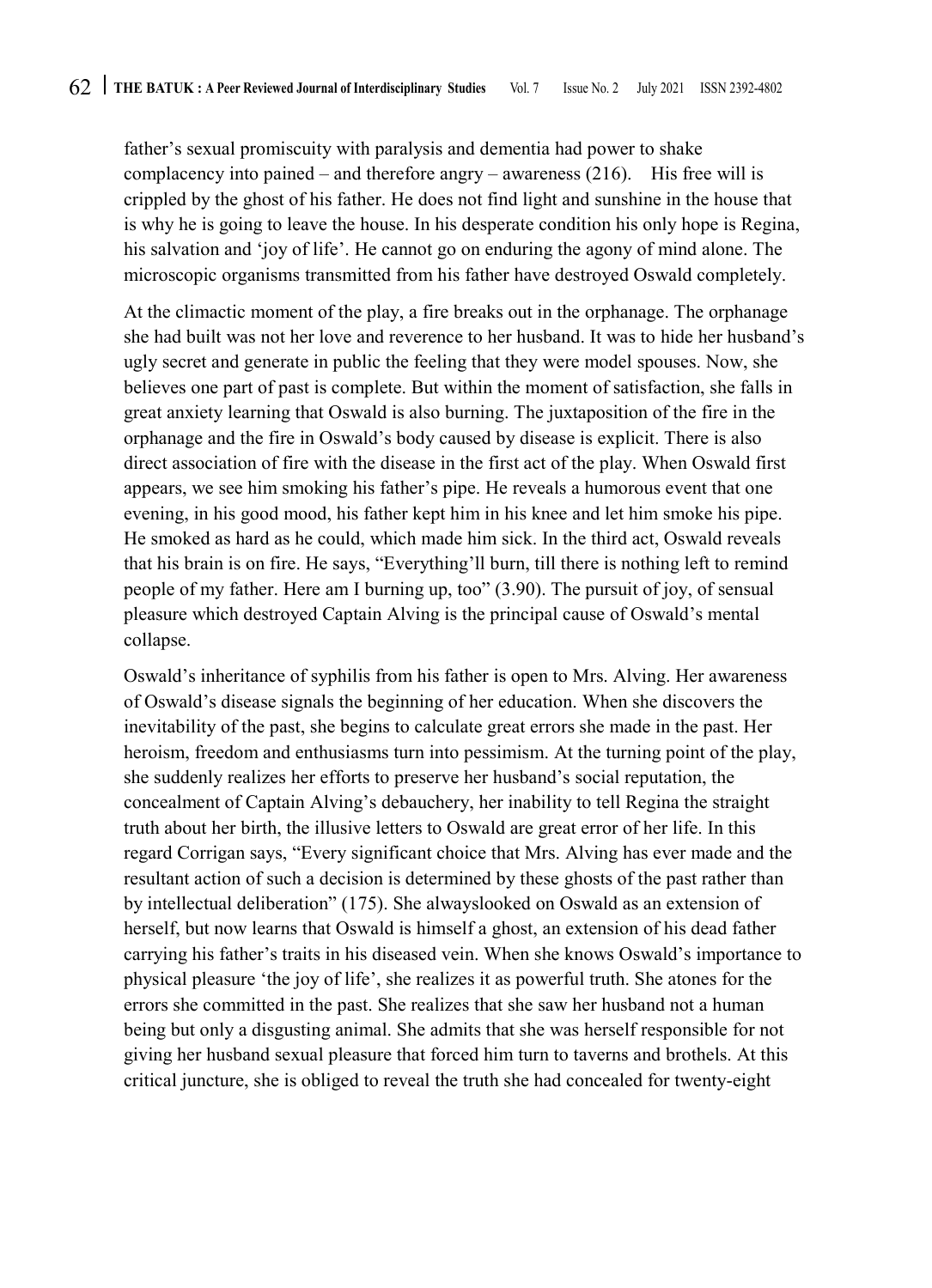years. In fairness to him, she openly reveals the fact that Oswald's syphilis was not a result of his carefree life in abroad, but a fatal disease transmitted from one generation to another. All she had written to him was merely a tale of illusion. She also discloses that Regina is Captain Alving's illegitimate daughter and Oswald is her kin brother. His infatuation and demand to marry her is antisocial norms. Regina decides to abandon Mrs. Alving's long parentage and follows Engstrand, her supposed father. She believes she has no right to help the 'invalid'. Oswald merely gazes her; he cannot do anything. Now, at the very end of the play, Mrs. Alving is committed to be Oswald's helping hand. She will administer him morphine when he gets attack. She still seems entirely faithful to her old ideas of sacrifice and duty; she will devote herself to caring for Oswald even though he is nothing but a living corpse. In the last terrible moment of the drama, Oswald demands the pills in his sudden attack. But in his deranged mental state, he only mutters "The sun. . . the sun". Mrs. Alving is staring him in speechless horror.

Ibsen's *Ghosts* as a naturalistic play tells us that individuals are not free to live according to their own choices. Their life, characters and behaviour are governed and determined by overarching pressure of heredity and environment. The modern men are compelled to face all these obstacles. Within this naturalistic purview Ibsen exposes modern life which has become victim of past. Brian Johnston writes:

Ibsen declared that modern man was sailing with a corpse in the cargo, he was distinguishing between the past as ghosts that refuse to be exorcised from the world of living, and that past which is a vital and indispensable part of man's present. . . Human life is continuation of the past in the present; but the task of finding a place for man's most vital past in the present is serious, for if man is to transcend in his past he must show himself the equal of it – must, in Hegelian terms, "sublate" it, not evade it. (52-53)

In this play, both mother and son have become the victim of these diseases over which they have no control. Oswald's famous speech proves this:

> My whole life ruined – irreparably ruined – and all through my own thoughtlessness. All the things I meant to do in the world. . . . I can't think about them. Oh, if only I could start afresh and have my life over again. . . . If only it had been something I'd inherited – something I wasn't blame for. . . But this! It's so shameful to have thrown away my health and happiness – everything in the world – so thoughtlessly, so recklessly.  $\ldots$  My future – my life itself. (3.75)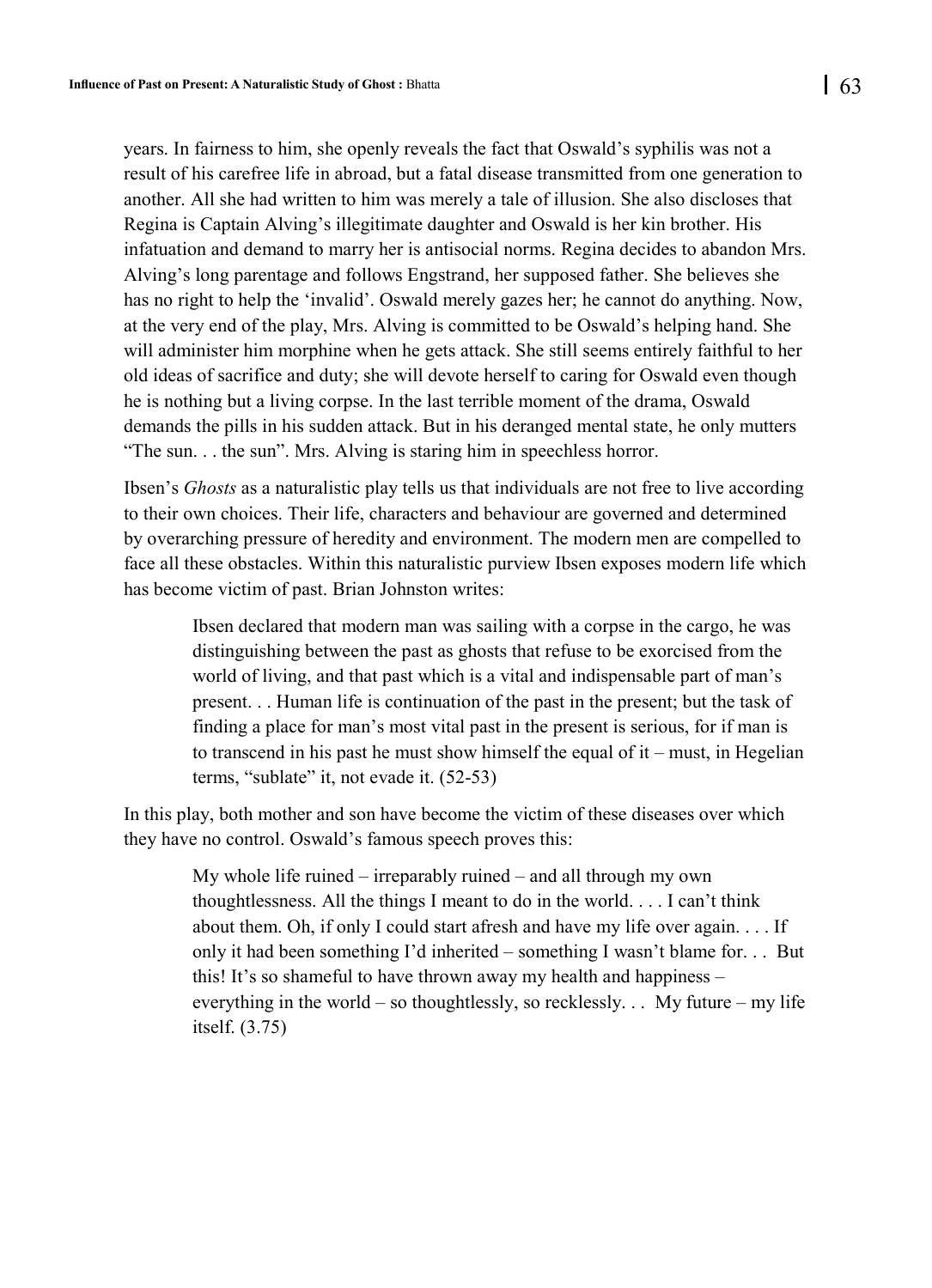The old ideas and prejudices instilled on Mrs. Alving during a conventional upbringing have ruined her life whereas the infected blood transmitted from his father has destroyed Oswald. According to Corrigan Mrs. Alving and Oswald are "the victim of a two-fisted fate which takes the form of the laws of heredity in a mechanistic world and the stultifying and debilitating conventions of respectability (171). The ghost of the past is still lurking in both son and mother. Mrs. Alving makes it clear in one of the key speeches of the play:

> I'm haunted by ghosts. . . But I'm inclined to think that we're all ghosts. It is not only the things that we've inherited from our fathers and mothers that live on in us, but all sorts of old dead ideas and old dead beliefs, and things of that sort. They're not actually alive in us, but they're rooted there all the same, and we can't rid ourselves of them. I've only to pick up a newspaper, and when I read it I seem to see ghosts gliding between the lines. I should think there must be ghosts all over the country – as countless as grains of sand.  $(2.61)$

For Mrs. Alving all these conventions, traditions, and received ideas that hinder the human spirit are ghosts. The defunct ideas and beliefs have determined and governed our way of life and thinking. Marx wrote, "The traditions of all the dead generation weigh like a nightmare on the brains of the living" (qtd. in Sprinchorn113). Not only the dead hands of the past, but also the contemporary ways and conventions of society affect the life of individuals. Thus, all kinds of defunct theories, all sorts of defunct beliefs, all sort of defunct social norms and values are prime cause that infect the lives of the people. Mrs. Alving calls them "the cause of all the trouble in the world" (2.58). The law and order have forced Mrs. Alving to remain faithful to her dissolute husband, and sacrifice her entire life for the preservation of his reputation. She feels coward so she could not bring her husband's filthy life to open, nor could she reveal to Oswald Captain Alving's profligacy, nor could she tell Regina the truth behind her birth. The truth behind this long concealment is her fear of society. Mrs. Alving calculates her effort to seal off the past have made the present more dangerous and complected. She is sad because she has kept the family scandal secret to preserve the ideal society demands. Mrs. Alving expresses her remorse to Pastor Manders: "I should never have hushed up the truth about my husband's life. But in those days, I dared not to do anything else – I was too much of a coward. . . . If I were the woman I ought to be, I should take Oswald on the one side and say: 'listen, my boy, your father was a dissolute man" (2.58-59). We can say that Mrs. Alving's life's sacrifice for her husband and son, the mission to improve the world and Oswald's dream to create beauty in life are simultaneously annihilated by the ghosts of past. In this situation, they are compelled to face the power of the past as mere helpless creatures.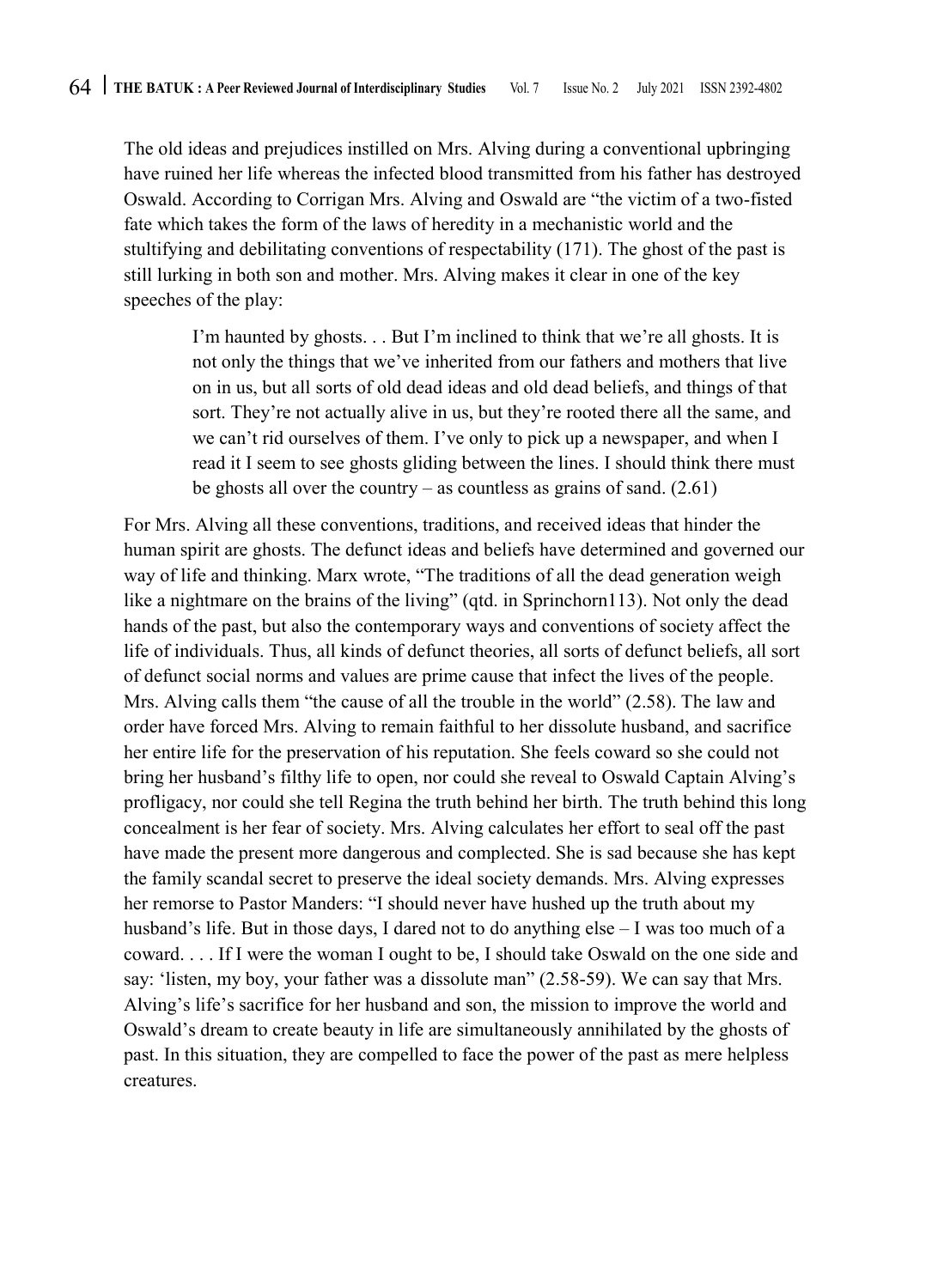#### **Conclusion**

The play *Ghosts* is a purely a naturalistic play. It affirms that nature is the whole of reality which no human beings can escape. The play also tells that the power of contaminated heredity destroys the determined ideal life of successive generation. Captain Alving's debauchery destroys familial happiness and ruins the life of both mother and son. It designates that Oswald's behaviour is entirely determined by heredity and environment. He is bound to live under multiple compulsive instincts imposed by nature. The focus of the play goes on to psychological and bestial aspects of human beings. Mrs. Alving's strategies to ignore the influence of profligate Captain Alving have ruined her family. Oswald's syphilis transmitted from his father designates how powerful, determinant and inevitable the contaminated heredity is. Above all, the play exposes the fact that our choices and actions are the result of preexisting conditions. We do not have free will or capacity to choose between alternatives. We cannot change our life but the natural forces like heredity and environment play vital role in determining our life and fate.

#### **Works Cited**

- Abrams, M. H. and Geoffrey Galt Harpman. *A Glossary of Literary Terms.* Thomas Wadsworth, 2005.
- Corrigan, Robert W. "The Sun Always Rises: Ibsen's "Ghosts" as Tragedy?" *Education Theatre Journal,* vol. 11, no. 3, Oct. 1959, pp. 171-80. *JSTOR*, www.jstor.org/stable 3204799.
- Esslin, Martin. "Naturalism in Context." *The Drama Review: TDR,* vol. 13, no. 2, Winter 1968, pp. 67-76. *JSTOR,* www.jstor.org/stable/1144411.
- Ibsen, Henrik. Translated by Peter Watts. *Ghosts and Other Plays.* Penguin Books, 1964. 19-102.
- Johannsen, W. "The Genotype Conception of Heredity." *The American Naturalist,* vol. 45, no. 531, Mar. 1911, pp. 129-159. *JSTOR,* www.jstor.org/stable/2455747.
- Johnston, Brian. "The Corpse and the Cargo: The Hegelian Past in Ibsen's Naturalistic Cycle." *The Drama Review: TDR,* vol.13, no. 2, Winter 1968, pp. 47-66. *JSTOR,* www.jstor.org/stable1144410.

Lavrin, Janko. *Ibsen.* London UP, 1950.

May, Keith M. *Ibsen and Shaw.* Macmillan, 1985.

- McFarlane, James, ed. "Henrik Ibsen: Preliminary Notes for Ghosts." *Henrik Ibsen.*  Hazell Watson and Viney, 1970.
- Meyer, Michael. "Introduction." *Henrik Ibsen: Plays: Three.* Eyre Methuen, 1980. 11- 29.